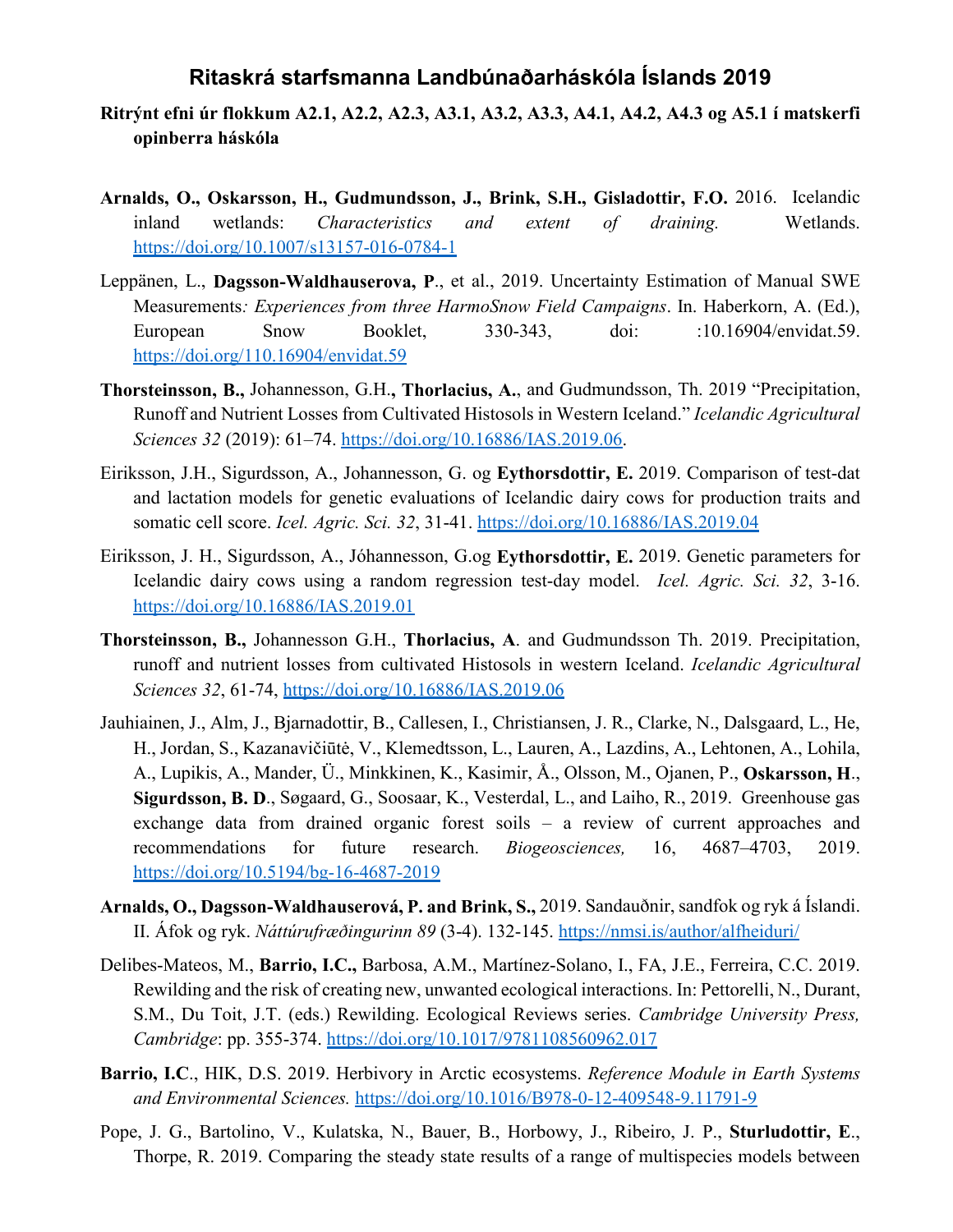and across geographical areas by the use of the jacobian matrix of yield on fishing mortality rate. *Fisheries research*, *209*, 259-270. https://doi.org/10.1016/j.fishres.2018.08.011

- Natugonza, V., Ainsworth, C., **Sturludottir, E**., Musinguzi, L., Ogutu-Ohwayo, R., Tomasson, T., Nyamweya, C., Stefansson, G. 2019. Ecosystem models of Lake Victoria (East Africa): Can Ecopath with Ecosim and Atlantis predict similar policy outcomes? *Journal of Great Lakes Research*, *45*(6), 1260-1273. https://doi.org/10.1016/j.jglr.2019.09.018
- Johannesdottir, L., Gillc, J. A., Alves, J.A., **Brink, S. H., Arnalds,O.**, Méndez, V., Gunnarsson, T. G., 2019. Interacting effects of agriculture and landscape on breeding wader populations. *Agriculture, Ecosystems and Environment 272*: 246–253. https://doi.org/10.1016/j.agee.2018.11.024
- Boy M, J-C. Acosta Navarro, **Olafur Arnalds**, and >58 more authors 2019. Interactions between the atmosphere, cryosphere, and ecosystems at northern high latitudes*. Atmos. Chem. Phys*., 19, 2015–2061, 2019 https://doi.org/10.5194/acp-19-2015-2019.
- Fages, A., Hanghøj, K., Khan, N., Gaunitz, C., Seguin-Orlando, A., Leonardi, M.,......... **Hallsson. J. H.**,......... **Palsdottir, A. H.**, ........ Orlando, L. 2019. Tracking Five Millennia of Horse Management with Extensive Ancient Genome Time Series. *Cell*, *177*(6), 1419-1435.e31. https://doi.org/10.1016/j.cell.2019.03.049
- Ameen, C., Feuerborn, T. R., Brown, S. K., Linderholm, A.†, Hulme-Beaman, A., Lebrasseur, O., ......... **Hallsson, J. H.**, ........... **Palsdottir, A. H.**, ....... Darwent, C. M. and Evin, A. 2019. Specialized sledge dogs accompanied Inuit dispersal across the North American Arctic. Proceedings of the Royal Society B: *Biological Sciences, 286*(1916), 20191929. https://doi.org/10.1098/rspb.2019.1929.
- Speed, J.D.M., Skjelbred, I.A., **Barrio, I.C**., Martin, M.D., Berteaux, D., Bueno, C.G., Christie, K.S., Forbes, B.F., Forbey, J., Fortin, D., Grytnes, J.A., Hoset, K.S., Lecomte, N., Marteinsdóttir, B., Mosbacher, J.B., Pedersen, A.O., Ravolainen, V., Rees, E.C., Skarin, A., Sokolova, N., Thornhill, A.H., Tombre, I., Soininen, E.M. (2019) Trophic interactions and abiotic factors drive functional and phylogenetic structure of vertebrate herbivore communities across the Arctic tundra biome. *Ecography* https://doi.org/10.1111/ecog.04347
- Gillespie, M.A.K., Alfredsson, M., **Barrio, I.C**., Bowden, J.J., Convey, P., Culler, L.E., Coulson, S.J., Krogh, P.H., Koltz, A.M., Koponen, S., Loboda, S., Marusik, Y., Sandström, J.P., Sikes, D.S., Hoye, T.T. 2019. *Status and trends of terrestrial arthropod abundance and diversity in the North Atlantic region of the Arctic*. AMBIO. https://doi.org/10.1007/s13280-019-01162-5
- Gillespie, M.A.K., Alfredsson, M., **Barrio, I.C.,** Bowden, J.J., Convey, P., Coulson, S.J., Culler, L.E., Dahl, M.T., Daly, K.M., Koponen, S., Loboda, S., Marusik, Y., Sandström, J.P., Sikes, D.S., Slowik, J., Hoye, T.T. 2019. Circumpolar terrestrial arthropod monitoring: *a review of ongoing activities, opportunities and challenges, with a focus on spiders*. AMBIO https://doi.org/10.1007/s13280-019-01185-y
- Rasmussen, J., **Gylfadottir, Th**., Dhalam, N.R., Notaris, ChD. and Kättererd, T. 2019. Temporal fate of 15N and 14C leaf-fed to red and white clover in pure stand or mixture with grass – Implications for estimation of legume derived N in soil and companion species. *Soil Biology and Biochemistry*, *133*: 60-71. https://doi.org/10.1016/j.soilbio.2019.02.011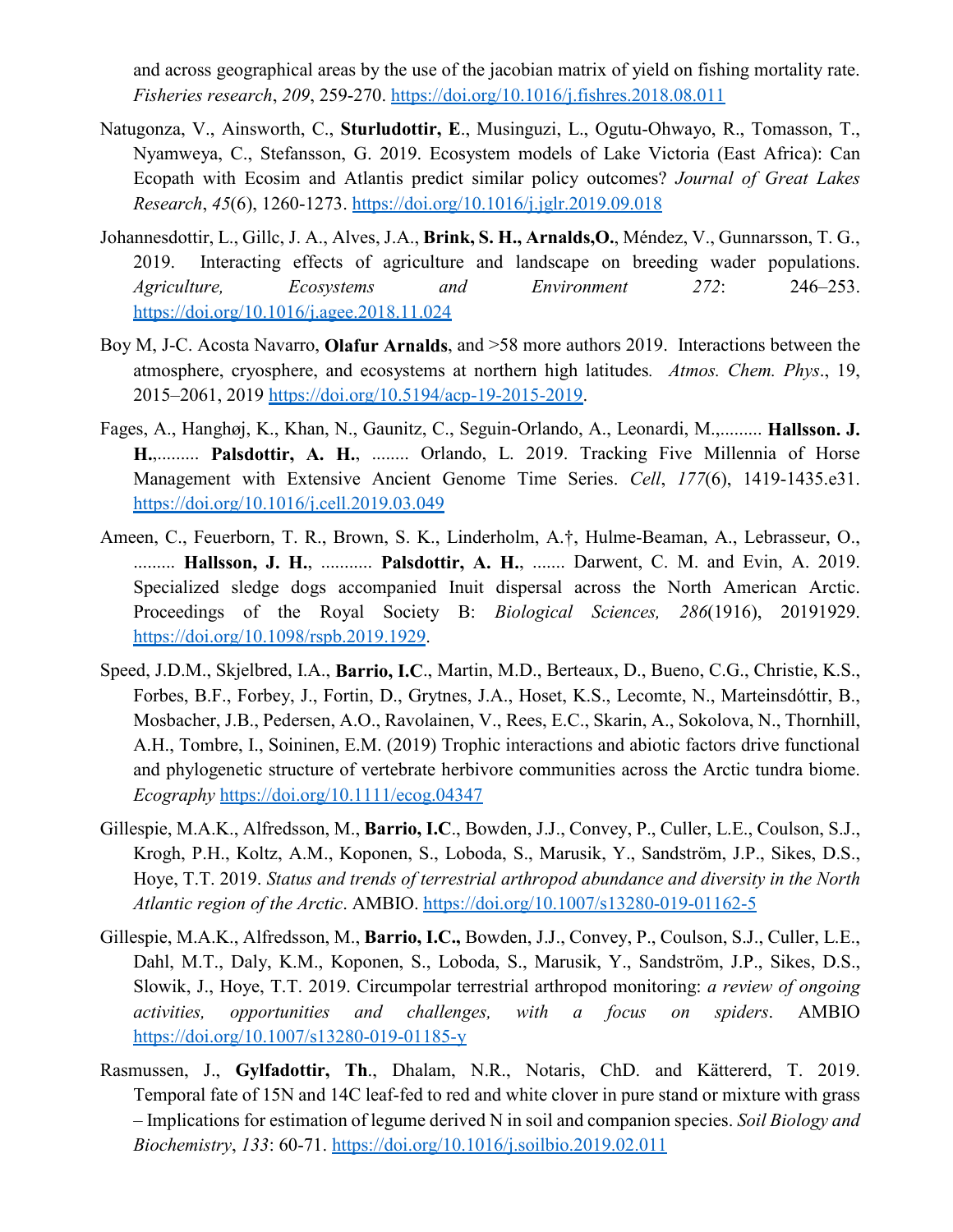- Jonge, C. D., Radujković D., **Sigurdsson, B. D.**, Weedon, J. T., Janssens, I., Peterse F. 2019. Lipid biomarker temperature proxy responds to abrupt shift in the bacterial community composition in geothermally heated soils. *Organic Geochemistry*, *137*, 103897. https://doi.org/10.1016/j.orggeochem.2019.07.006
- Jauhiainen, J., Alm J., Bjarnadottir B., Callesen, I., Christiansen, J. R., Clarke, N., Dalsgaard, L., He, H., Jordan, S., Kazanavičiūtė, V., Klemedtsson, L., Lauren, A., Lazdins, A., Lehtonen, A., Lohila, A., Lupikis, A., Mander, Ü., Minkkinen, K., Kasimir, Å., Olsson, M., Ojanen, P., **Oskarsson, H., Sigurdsson, B. D.,** Søgaard, G., Soosaar, K., Vesterdal, L., and Laiho, R. 2019. Reviews and syntheses: Greenhouse gas exchange data from drained organic forest soils – a review of current approaches and recommendations for future research*. Biogeosciences, 16* (23), 4687-4703. https://doi.org/10.5194/bg-16-4687-2019
- De Boeck, H. J., Bloor, J., Aerts, R., Bahn, M., Beier, C., Emmett, B., Estiarte, M., Grünzweig, J., Halbritter, A., Holub, P., Jentsch, A., Klem, K., Kreyling, J., Kroel-Dulay, G., Larsen, K. S., Milcu, A., Roy, J., **Sigurdsson, B. D**., Smith, M., Sternberg, M., Vandvik, V., Wohlgemuth, T., Nijs, I., Knapp, A. 2019. Understanding ecosystems of the future will require more than realistic climate change experiments – a response to Korell et al. *Global Change Biology 00*:1-2. https://doi.org/10.1111/gcb.14854
- Parts, K., Tedersoo, L., Schindlbacher, A., **Sigurdsson, B. D.**, Leblans, N., Oddsdottir, E., Borken, W., Ostonen, I. 2019. Acclimation of fine root systems to soil warming: comparison of an experimental setup and a natural soil temperature gradient. *Ecosystsems 22*(3): 457-472. https://doi.org/10.1007/s10021-018-0280-y
- Rosenstock, N., Ellström, M., Oddsdottir, E., **Sigurdsson, B. D.** & Wallander H. 2019. Carbon sequestration and community composition of ectomycorrhizal fungi across a geothermal warming gradient in an Icelandic spruce forest. *Fungal Ecology 40*: 32-42. https://doi.org/10.1016/j.funeco.2018.05.010
- Poeplau, C., Barre, P., Cecillion, L., Baudin, F.,. **Sigurdsson B. D.** 2019. Changes in the Rock-Eval signature of soil organic carbon upon extreme soil warming and chemical oxidation - A comparison. *Geoderma 337*: 181-190. https://doi.org/10.1016/j.geoderma.2018.09.025
- Marañón-Jiménez, S., Peñuelas, J., Richter, A., **Sigurdsson, B. D.,** Fuchslueger, L., Leblans, N. N. I., Janssens, I. A. 2019. Coupled carbon and nitrogen losses in response to seven years of chronic warming in subarctic soils. *Soil Biology and Biochemistry 134*: 152-161. https://doi.org/10.1016/j.soilbio.2019.03.028
- **Dagsson-Waldhauserova, P.**, Renard, J.-B., Olafsson, H., Vignelles, D., Berthet, G., Verdier, N., Duverger, V. 2019. Vertical distribution of aerosols in dust storms during the Arctic winter*. Nature Scientific Reports 6*, 1-11. https://doi.org/10.1038/s41598-019-51764-y
- Boy, M., Thomson, E. S., Acosta Navarro, J.-C., Arnalds, O., Batchvarova, E., Bäck, J., Berninger, F., Bilde, M., Brasseur, Z., **Dagsson-Waldhauserova, P.,** Castarède, D., Dalirian, M., de Leeuw, G., Dragosics, M., Duplissy, E.-M., Duplissy, J., Ekman, A. M. L., Fang, K., Gallet, J.-C., Glasius, M., Gryning, S.-E., Grythe, H., Hansson, H.-C., Hansson, M., Isaksson, E., Iversen, T., Jonsdottir, I., Kasurinen, V., Kirkevåg, A., Korhola, A., Krejci, R., Kristjansson, J. E., Lappalainen, H. K., Lauri, A., Leppäranta, M., Lihavainen, H., Makkonen, R., Massling, A., Meinander, O., Nilsson, E. D., Olafsson, H., Pettersson, J. B. C., Prisle, N. L., Riipinen, I., Roldin, P., Ruppel, M., Salter,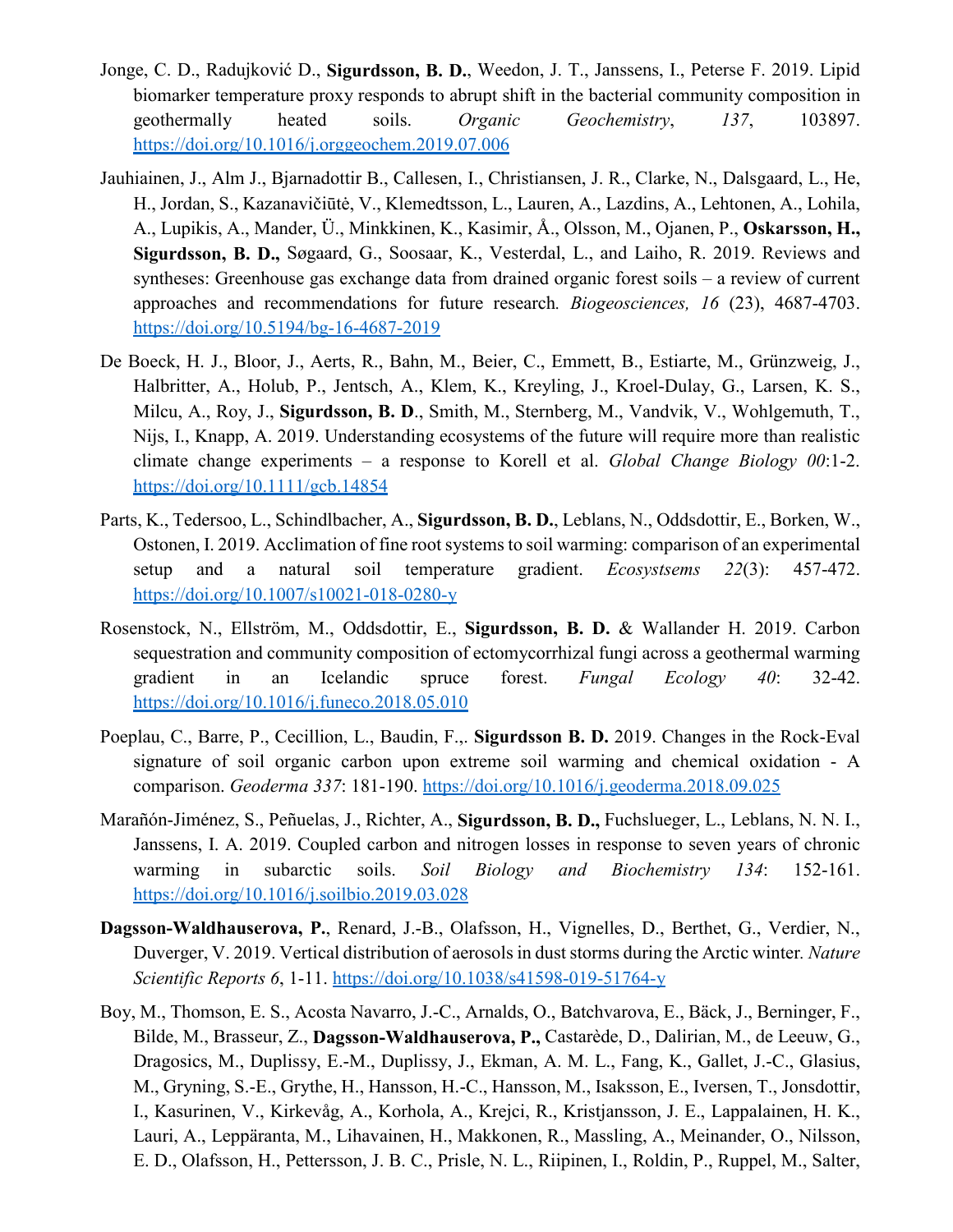M., Sand, M., Seland, Ø., Seppä, H., Skov, H., Soares, J., Stohl, A., Ström, J., Svensson, J., Swietlicki, E., Tabakova, K., Thorsteinsson, T., Virkkula, A., Weyhenmeyer, G. A., Wu, Y., Zieger, P., and Kulmala, M. Interactions between the atmosphere, cryosphere and ecosystems at northern high latitudes. *Atmospheric Chemistry and Physics 19*, 733-815. https://doi.org/10.5194/acp-19-2015-2019

- Möller, R., **Dagsson-Waldhauserova, P.**, Möller, M., Kukla, P., Schneider, Ch., Gudmundsson, M.T. 2019. Persistent albedo reduction on southern Icelandic glaciers due to ashfall from the 2010 Eyjafjallajökull eruption. *Remote Sensing of Environment 233*, 111396. https://doi.org/10.1016/j.rse.2019.111396
- Fages, A., Hanghøj, K., Khan, N., Gaunitz, C., Seguin-Orlando, A., Leonardi, M., ........ **Hallsson, J. H.,** ........ **Pálsdóttir, A. H.,** ......,Orlando, L. (2019). Tracking Five Millennia of Horse Management with Extensive Ancient Genome Time Series. *Cell, 177*(0), 1–17. https://doi.org/10.1016/j.cell.2019.03.049
- Nistelberger, H. M., **Palsdottir, A. H.,** Star, B., Leifsson, R., Gondek, A. T., Orlando, L., Barrett, J. H., **Hallsson, J. H.,** Boessenkool, S. Janúar 2019. Sexing Viking Age horses from burial and nonburial sites in Iceland using ancient DNA. *Journal of Archaeological Science*, *101*, 115–122. https://doi.org/10.1016/j.jas.2018.11.007
- **Palsdottir, A. H.,** Bläuer, A., Rannamäe, E., Boessenkool, S. og **Hallsson, J. H.** Október, 2019. Not a limitless resource: ethics and guidelines for destructive sampling of archaeofaunal remains. *Royal Society Open Science, 6*(10), 191059. https://doi.org/10.1098/rsos.191059
- **Göransson, M., Hallsson, J. H.,** Lillemo, M., Orabi, J., Backes, G., Jahoor, A., Hermannsson, J., Jensen, J. D., Christerson, T., Tuvesson, S., Gertsson, B., Reitan, L., Alsheikh, M., Bergersen, S., Aikasalo, R., Isolahti, M., Haikka, H., Manninen, O., Veteläinen, M., Jalli, M., Krusell, L., Hjortshøj, R. L., Eriksen, B., and Bengtsson, T. May 2019. Identification of ideal allele combinations for the adaptation of spring barley to Northern latitudes. *Frontiers in Plant Science.* https://doi.org/10.3389/fpls.2019.00542
- **Kristjánsdottir, S.** 2019. Roots of Urban Morphology. ICONARP International Journal of Architecture & Planning 7. http://dx.doi.org/10.15320/ICONARP.2019.79
- **Göransson, M., Hallsson, J.H.,** Lillemo, M., Orabi, J., Backes, G., Jahoor, A., Hermannsson, J., Christerson, T., Tuvesson, S., Gertsson, B., Reitan, L., Alsheikh, M., Aikasalo, R., Isolahti, M., Veteläinen, M., Jalli, M., Krusell, L., Hjortshøj, R.L., Eriksen, B., Bengtsson, T. 2019. Identification of ideal allele combinations for the adaptation of spring barley to Northern latitudes. *Frontiers in Plant Science 10*:542. https://doi.org/10.3389/fpls.2019.00542
- Hunziker, M., **Arnalds, O.**, Kuhn, N.J. 2019. Evaluating the carbon sequestration potential of volcanic soils in southern Iceland after birch afforestation. *Soil 5*:223-238.
- **Arnalds,O.** 2019. Development of Perverse Environmental Subsides for Sheep Production in Iceland. *Agricultural Sciences 10*, 1135-1151. https://doi.org/10.4236/as.2019.109086
- **Palsdottir, A. H.** 2019. *"The animal bones found in Vatnsvik, lake Þingvallavatn, Iceland".* Released: 2019-10-16. Open Context. http://opencontext.org/projects/55c3110a-843f-445e-9de7 a8e529af038d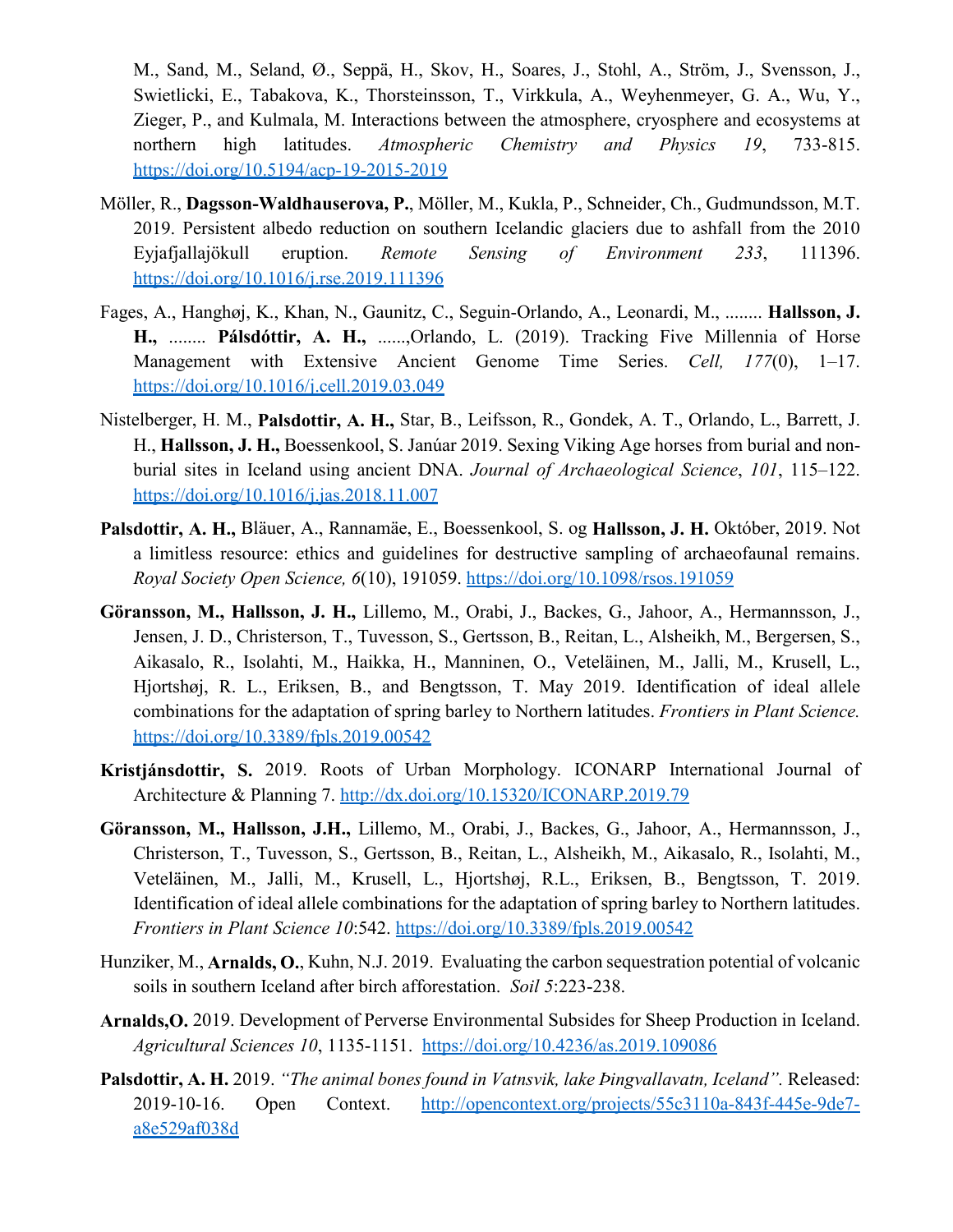- **Palsdottir, A. H.**, Bläuer, A., Rannamäe, E., Boessenkool, S. og **Hallsson, J. H.** 2019. Not a limitless resource: ethics and guidelines for destructive sampling of archaeofaunal remains. *Royal Society Open Science, 6*(10), 191059. https://doi.org/10.1098/rsos.191059
- Nistelberger, H. M., **Palsdottir, A. H.,** Star, B., Leifsson, R., Gondek, A. T., Orlando, L., Barrett, J. H., **Hallsson, J. H.,** Boessenkool, S. 2019. Sexing Viking Age horses from burial and non-burial sites in Iceland using ancient DNA. *Journal of Archaeological Science, 101*, 115–122. https://doi.org/10.1016/j.jas.2018.11.007
- **Arnalds,O., Dagsson-Waldhauserová, P. og Brink, S. H.** 2019. Sandauðnir, sandfok, og ryk á Íslandi - II. Áfok og ryk. *Náttúrufræðingurinn 89*:132-145.
- Mulloy, T.A., **Barrio, I.C.,** Björnsdóttir, K., Jónsdóttir, I.S., Hik, D.S. 2019. Fertilizers mediate the short-term effects of sheep grazing in the Icelandic highlands. *Icelandic Agricultural Sciences 32*:75-85. https://doi.org/10.16886/IAS.2019.07
- Rheubottom, S.I., **Barrio, I.C**., Kozlov, M.V., Alatalo, J.M., Andersson, T., Asmus, A., Baubin, C., Brearley, F.Q., Egelkraut, D., Ehrich, D., Gauthier, G., Jónsdóttir, I.S., Konieczka, S., Lévesque, E., Olofsson, J., Prévey, J., Slevan-Tremblay, G., Sokolov, A., Sokolova, N., Sokovnina, S., Speed, J.D.M., Suominen, O., Zverev, V., Hik, D.S. 2019. Hiding in the background: communitylevel patterns in invertebrate herbivory across the tundra biome. *Polar Biology 42*(10):1881-1897. https://doi.org/10.1007/s00300-019-02568-3
- Baba, A.S., **Barrio, I.C.,** Halldórsson, G. 2019. Effects of reduced water availability and insecticide on damage caused by cabbage root fly larvae. *Icelandic Agricultural Sciences 32*:17-20. https://doi.org/10.16886/IAS.2019.02
- Rouco, C., **Barrio, Ic**, Cirilli, F., Tortosa, F.S., Villafuerte, R. 2019. Supplementary food reduces home ranges of European wild rabbits in an intensive agricultural landscape. *Mammalian Biology* 95: 35-40. https://doi.org/10.1016/j.mambio.2019.01.006
- Hrafnkelsdottir. B., **Sigurdsson, B. D.,** Oddsdottir, E. S., Sverrisson, H. & Halldorsson, G. 2019. Winter survival of Ceramica pisi (Lepidoptera: Noctuidae) in Iceland. *Agricultural and Forest Entomology 21*(2): 219-226. https://doi.org/10.1111/afe.12323
- Nakashima, M. and **Dagsson-Waldhauserová, P.** 2019. A 60 Year Examination of Dust Day Activity and Its Contributing Factors From Ten Icelandic Weather Stations From 1950 to 2009. *Frontiers in Earth Science 6*, 245-252. DOI:10.3389/feart.2018.00245 https://www.frontiersin.org/articles/10.3389/feart.2018.00245/full
- Dordevic, D., Tosic, I., Sakan, S., Petrovic, S., Duricic-Milankovic, J., Finger, D., **Dagsson Waldhauserova, P**. 2019. Can volcanic dust suspended from surface soil and deserts of Iceland be transferred to Central Balkan similarly to African dust (Sahara)? *Frontiers in Earth Science 7*, 142-154.

https://doi.org/10.3389/feart.2019.00142

Urupina, D., Lasne, J., Romanias, M.N., Thiery, V., **Dagsson-Waldhauserova, P.,** Thevenet, F. 2019. Uptake and surface chemistry of SO2 on natural volcanic dusts. *Atmospheric Environment 217,* 116942.

https://doi.org/10.1016/j.atmosenv.2019.116942